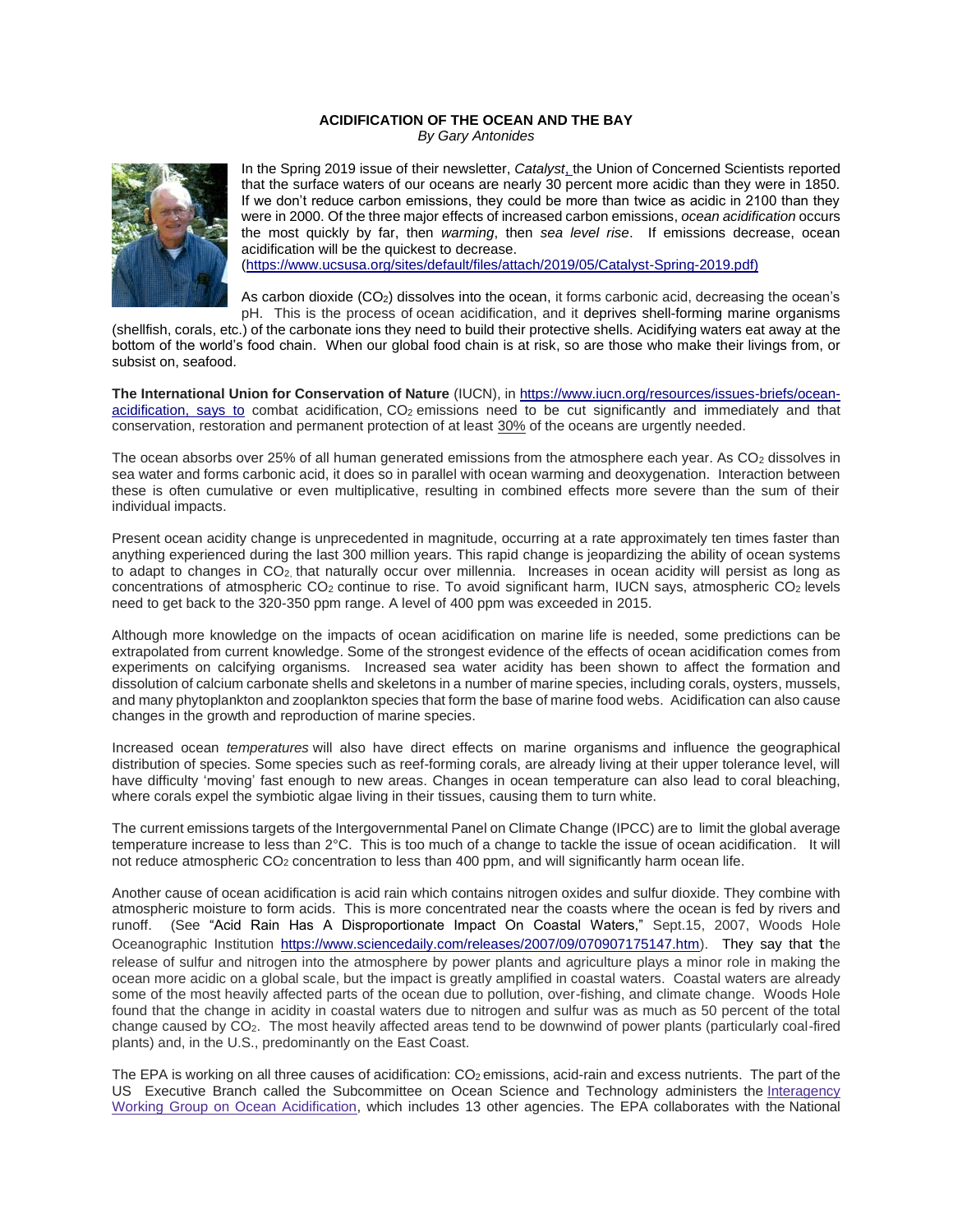Estuary Program (NEP) which is deploying monitoring systems in estuaries around the country (San Francisco Bay, Santa Monica Bay, Tampa Bay, Massachusetts Bay, Casco Bay, Barnegat Bay, Long Island Sound, Corpus Christi Bay and Tillamook, OR). EPA is also measuring acidification in the Mid-Atlantic ocean offshore of Chesapeake and Delaware Bays and collaborating with states to study the interactions between nutrients and coastal acidification, and with universities to study impacts on shellfish.

An article in National Geographic, "Carbon dioxide in the water puts shelled animals at risk," April 27, 2017 [\(https://www.nationalgeographic.com/environment/oceans/critical-issues-ocean-acidification/\)](https://www.nationalgeographic.com/environment/oceans/critical-issues-ocean-acidification/) says that for tens of millions of years, Earth's oceans have maintained a relatively stable acidity level, but that this ancient balance is being undone by the recent and rapid drop in surface pH, which could have devastating global consequences. Scientists know that about half of the man-made CO**<sup>2</sup>** generated since the early 1800s has been absorbed over time by the oceans. This has reduced climate change from what it would have been if the CO<sub>2</sub> had remained in the air. However, relatively new research is finding that the massive amounts of CO**<sup>2</sup>** in the oceans is affecting the life cycles of many marine organisms, particularly those at the lower end of the food chain.

The pH scale runs from 0 to 14, where solutions with low numbers are acidic and those with higher numbers are basic. Seven is neutral. As examples, lye has a pH of 13 and lemon juice has a pH of 2. Over the past 300 million years, the average ocean pH has been slightly basic (about 8.2). Today, it is around 8.1. A drop of 0.1 might not seem like a lot, but the pH scale is logarithmic and that drop amounts to about 25%. (pH 4 is ten times more acidic than pH 5) If we continue to add  $CO<sub>2</sub>$  at current rates, seawater pH may drop to 7.8 or 7.9 by the end of the century (an increase in acidity of *another* 60 to 100 percent), creating an ocean more acidic than it has been for the past 20 million years or more.

A Smithsonian website,<https://ocean.si.edu/ocean-life/invertebrates/ocean-acidification> says it was once thought that ocean acidification might be a good thing because it leaves less CO<sub>2</sub> in the air. But in the past decade, we've realized that this has come at the cost of changing the ocean's chemistry. Also, scientists once assumed that rivers carried enough dissolved chemicals from rocks to the ocean to keep the ocean's pH stable (called "buffering.") But so much CO<sub>2</sub> is dissolving into the ocean that this natural buffering hasn't been able to keep up.

Scientists have been tracking ocean pH for more than 30 years, but biological studies really only started in 2003. Some organisms will survive or even thrive under more acidic conditions while others will struggle to adapt, or go extinct. Field studies are difficult because of other changes, like warming.

Living things can be very sensitive to small changes in pH. In humans, for example, normal blood pH is about 7.4. A drop in blood pH of 0.2-0.3 can cause seizures, comas, and even death. A small change in the pH of seawater can also impact communication, reproduction, and growth of marine life. The pH of the ocean fluctuates somewhat as a result of natural processes, and ocean organisms are able to survive these normal changes, but not the rapid recent changes. During the last great acidification event 55 million years ago, there were mass extinctions in some species including deep sea invertebrates. The rise in seawater acidity of 25 percent that we already have is already affecting some ocean organisms.

**Oysters, Mussels, Urchins And Starfish -** Generally, shelled animals, including mussels, clams, urchins and starfish, are going to [have trouble building their shells](http://www.earthmagazine.org/article/shell-shocked-how-different-creatures-deal-acidifying-ocean) in more acidic water. Mussels and oysters are expected to grow less shell by 25 percent and 10 percent respectively by the end of the century. Oyster larvae will fail to even begin growing their shells. Urchin and starfish shells dissolve even more quickly than corals.

A Yale report, "Northwest Oyster Die-offs Show Ocean Acidification Has Arrived," by Elizabeth Grossman, 11/21/11 [\(https://e360.yale.edu/features/northwest\\_oyster\\_die-offs\\_show\\_ocean\\_acidification\\_has\\_arrived\)](https://e360.yale.edu/features/northwest_oyster_die-offs_show_ocean_acidification_has_arrived) says that In Netarts Bay in Oregon, from 2006 to 2008, oyster larvae began dying, with losses of 70 to 80 percent. [Burke Hales,](http://www.oce.orst.edu/index.cfm?fuseaction=content.search&searchtype=people&detail=1&id=542) from Oregon State University, determined that the cause was acidic seawater. Because of patterns of ocean circulation, colder, more acidic waters stream ashore in the fjords, bays, and estuaries of Oregon, Washington, and British Columbia. The corrosive waters prevented oyster larvae from forming shells. Oysters elsewhere in the Pacific Northwest have also experienced reproductive failure. Some of the largest operations are now buffering the water in which they grow their larvae, giving their tanks a dose of antacid in the form of sodium bicarbonate.

Problems with ocean acidification are also starting to be seen on the U.S.'s Atlantic coast. Agricultural runoff and sewage already take a toll on the once-thriving oyster business in the Chesapeake Bay, and now rising ocean acidity is further exacerbating the problems. However, studies have found that, for some reason, crustaceans such as lobsters, crabs, and shrimp [grow even stronger shells](http://www.earthmagazine.org/article/shell-shocked-how-different-creatures-deal-acidifying-ocean) under higher acidity.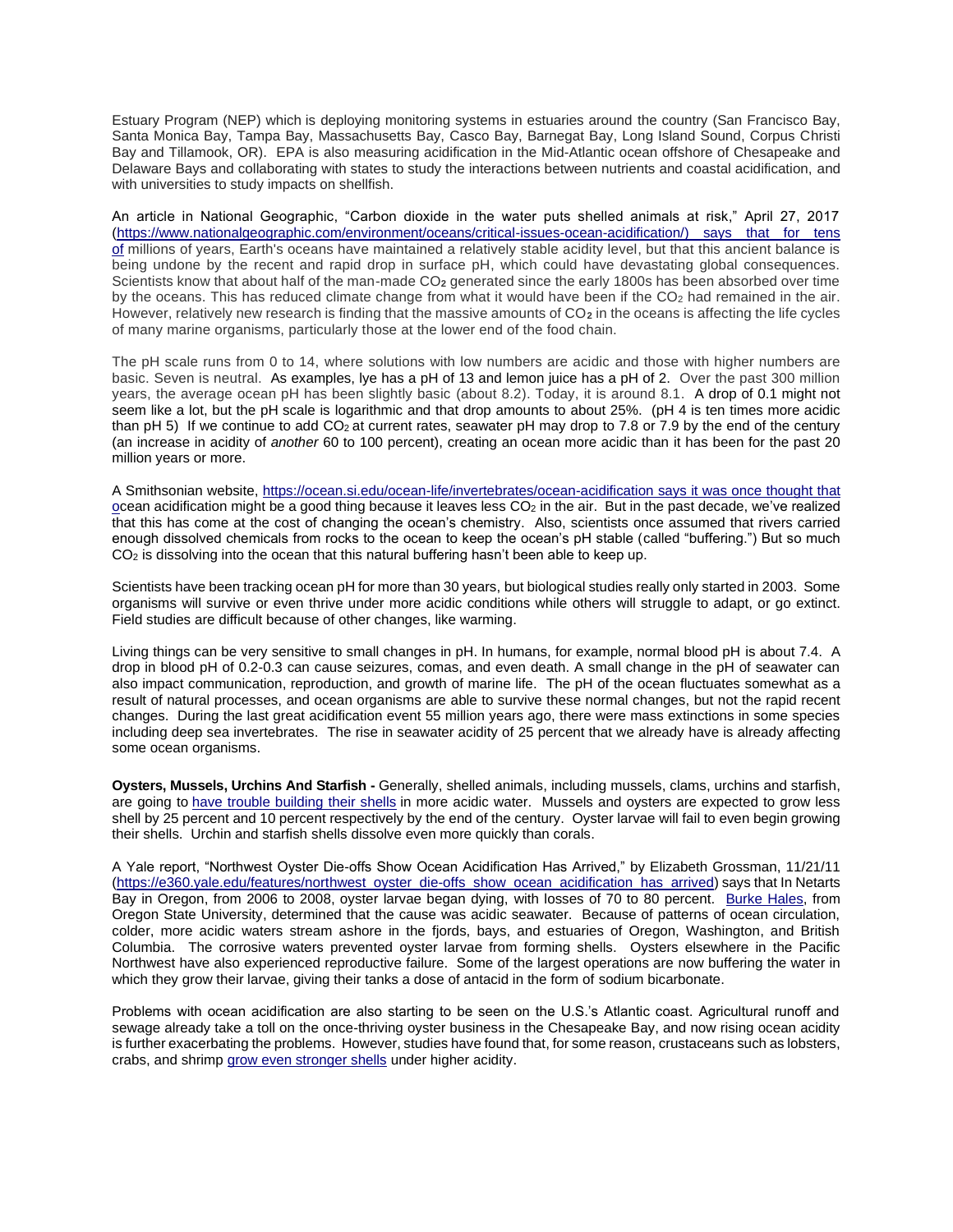

**Zooplankton -** Many species of zooplankton (tiny drifting animals) build shells, such as these sea butterflies in the Arctic. They are small, but almost all larger life eats zooplankton or other animals that eat zooplankton. These tiny organisms reproduce so quickly that they may be able to adapt to acidity better than slow-reproducing animals, but experiments have found that some of their shells do dissolve rapidly in acidic conditions.

**Plants and Algae -** Plants and many algae may thrive with acidic conditions. [Seagrasses](https://ocean.si.edu/seagrass-and-seagrass-beds) are nurseries for many larger

fish, and can be home to thousands of different organisms. Unfortunately, they are in decline for a number of other reasons, especially pollution flowing into coastal seawater. It's unlikely that a boost in acidification will compensate entirely for that.



One major group of phytoplankton (single celled algae) grows shells. Early studies found that their shells weakened with increased acidity. But [a longer-term study](http://www.eurekalert.org/pub_releases/2013-08/sfsu-cop082013.php) let them reproduce for 700 generations (taking about 12 months) in the warmer and

more acidic conditions expected to become reality in 100 years, and they were able to adapt, growing strong shells.



**Fish and Jellyfish -** While fish don't have shells, acidification changes the pH of the fish's blood (acidosis). A small change in pH can make a huge difference in survival by affecting its catching and digestion of food, its growth, its avoidance of predators, and its reproduction. Clownfish can normally hear and avoid predators, but in more acidic water, they [do not flee threatening noise.](http://www.treehugger.com/clean-technology/ocean-acidification-makes-clownfish-go-deaf-poor-nemo-cant-hear-predators-anymore.html) They also stray farther from home and have trouble [getting back.](https://www.scientificamerican.com/article/ocean-acidification-can-m/)

One big unknown is whether acidification will affect [jellyfish.](https://ocean.si.edu/jellyfish-and-comb-jellies) They compete with fish and other predators for food. If jellyfish thrive under warm and more acidic conditions

while most other organisms suffer, it's possible that [jellies will dominate in some places,](http://www.nybooks.com/articles/archives/2013/sep/26/jellyfish-theyre-taking-over/) a problem already seen in parts of the ocean.

**Coral Reefs -** Acidification corrodes existing coral skeletons as well as slows the growth of new ones. [A recent](https://www.scientificamerican.com/article/corals-are-dissolving-away1/) study predicts that by roughly 2080 ocean conditions will be so acidic that even otherwise healthy coral reefs will be eroding more quickly than they can rebuild. Acidification also impacts coral animals, but at this point only a few coral species have been studied.



**Studying Acidification -** Geologists study the potential effects of acidification by digging into Earth's past when ocean  $CO<sub>2</sub>$  and temperature were similar to conditions found today. One way is to study [cores,](https://ocean.si.edu/climate-change#section_53) soil and rock samples taken from deep in the Earth's crust, with layers that go back 65 million years. The chemical composition of fossils in cores from the deep ocean show that it's been 35 million years since the Earth last experienced today's high levels of atmospheric CO2. But to predict what might happen by the end of the century, geologists have to look back another 20 million years. Some 55.8 million years ago, massive amounts of  $CO<sub>2</sub>$  were released into the atmosphere, and temperatures rose by about  $9^{\circ}$ F. We don't know why, but, like today, the pH of the deep ocean dropped quickly, and so much of the shelled sea life disappeared that the sediment changed from primarily white calcium carbonate "chalk" to red-brown mud. Today, CO<sub>2</sub> levels are risin[g even faster than then.](http://arstechnica.com/science/2012/03/ocean-acidification-could-become-worst-in-at-least-300-million-years/)

Another way to study acidification is to perform controlled laboratory experiments, but other stressors such as warming and pollution have to be considered. Short-term studies might

not uncover the potential for some species to adapt to decreasing ocean pH. For example, in one test, a deepwater coral showed a significant decline in its ability to maintain its skeleton during the first week of exposure to decreased pH, but after six months, the coral had [adjusted](http://onlinelibrary.wiley.com/doi/10.1111/j.1365-2486.2011.02583.x/abstract) and returned to a normal growth rate.